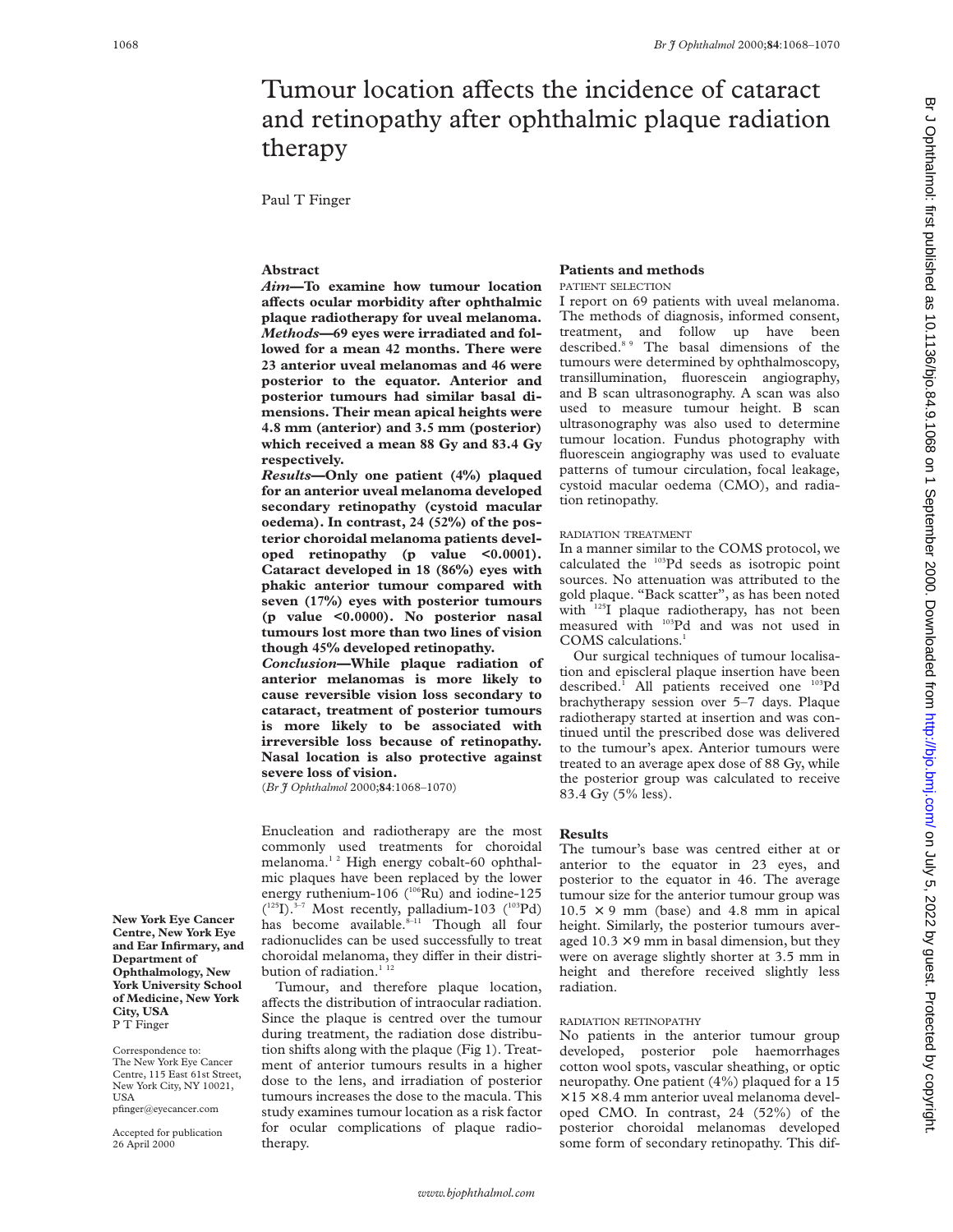ference was statistically significant (p= <0.0001) Though 45% of the posterior nasal tumours developed retinopathy none lost more than two lines of vision.

#### CATARACT

Eighteen of the 21 phakic patients (85%) plaqued for anterior uveal melanomas developed a secondary cataract. All but one of the cataract surgeries were performed within the first 3 years of follow up. Eleven of 21 (52%) had predominantly posterior subcapsular cataracts. Eleven patients had cataract surgery, 10 were improved by visual rehabilitation. Overall, four (17.4%) of the 23 anterior uveal melanoma patients lost three or more lines of vision at their last follow up examination (mean follow up 3.8 years).

In contrast, only seven (17%) of the 42 phakic patients with posterior choroidal melanomas developed a significant cataract. This difference was statistically significant (p value) <0.0000). Five have undergone surgery (all within the first 2 years of follow up). In contrast to the anterior tumours, four (80%) of those patients lost three or more lines of vision despite cataract surgery. Twenty four of 46 (52%) have developed some form of posterior segment complication (radiation or tumour related retinopathy, radiation optic neuropathy, cystoid macular oedema, secondary retinal detachment, vitreous haemorrhage). Overall, 48% of the 46 patients with posterior choroidal melanoma lost three or more lines of vision at their last follow up examination (mean 3.3 years).

## OTHER FINDINGS

One patient from each group required a small prism correction for diplopia, iris neovasculari-



| Structure        | Anterior position<br>centred at the ora serrata | Posterior position<br>2 mm from fovea and optic nerve |
|------------------|-------------------------------------------------|-------------------------------------------------------|
| Lens dose        | 55 Gy                                           | 9 Gy                                                  |
| Foveal dose      | 6.7 Gy                                          | 136 Gy                                                |
| Optic nerve dose | $6.3$ Gy                                        | 106 Gy                                                |
| Tumour apex dose | 80 Gy                                           | 80 Gy                                                 |
| Tumour base dose | 463 Gy                                          | 463 Gy                                                |

*Figure 1 Note the shift in radiation distribution when the plaque is either anterior or posterior to the equator. Palladium-103 plaque overlying a hypothetical 10* × *10* × *5 mm choroidal melanoma both treated to an apex dose of 8000 cGy (80 Gy).*

*Table 1 Incidence of complications after plaque radiotherapy*

| Tumour location | <i>Cataract</i> | Retinopathy             |
|-----------------|-----------------|-------------------------|
| Anterior        | (18 of 21) 85%  | $(1 \text{ of } 23)$ 4% |
| Posterior       | (7 of 42) 17%   | (24 of 46) 52%          |
| p Value         | < 0.0000        | < 0.0001                |
| Odds ratio      | 30.000          | 0.042                   |

sation occurred twice (solely in the anterior tumour group). No eyelash loss, severe dry eye, or keratopathy was associated with ophthalmic plaque radiation therapy in either group.

## **Discussion**

Ocular radiation distribution affects the type and incidence of complications.<sup>1</sup> Treatment of large tumours increases the amount of radiation delivered to all ocular structures resulting in a higher complication rate.<sup>1 12 13</sup> Charged particle irradiation (proton) typically delivers 70% of the dose to the anterior segment with a resultant increase in adnexal and anterior segment complications.<sup>1 14 15</sup> In contrast, the gold of low energy eye plaques protects adnexal structures and is therefore associated with a lower incidence of dry eye and neovascular glaucoma.<sup>1</sup>

In our study, we found that shifting the targeted zone toward the anterior segment all but eliminated the incidence of posterior segment complications while increasing the incidence of cataract (Table 1) Similarly, treatment of tumours located in the posterior nasal quadrant resulted in moving the radiation away from the macula giving less profound vision loss. No clinically significant eyelash loss, keratopathy, or dry eye was found in either group.

The visual prognosis for patients treated with ophthalmic plaque radiotherapy is good for anterior and nasal uveal melanomas and poor for most posterior temporal melanomas. These findings are particularly striking in that the anterior uveal tumours were larger (mean 4.8 versus 3.5 mm in height) and received a higher radiation dose (a mean 88 versus 83.4 Gy). Both of these facts might have, but didn't, skew the results towards more, not fewer, complications after radiation of anterior uveal melanomas (Table 1).

This study has demonstrated that changing the distribution of radiation dose within the eye, affecting the incidence and location secondary complications. Therefore, techniques focused on decreasing the amount of radiation to normal ocular structures will decrease radiation associated complications.10 16–22 It is hoped that this study has revealed information that may be helpful for patient education and informed consent.

Supported (in part) by the EyeCare Foundation, Inc, New York City, New York, USA (http://www.eyecarefoundation.org).

- 2 Moshfeghi DM, Moshfeghi A, Finger PT. Enucleation. *Surv*
- *Ophthalmol* 2000;(in press). 3 Stallard HB. Malignant melanoblastoma of the choroid. *Bibl Ophthalmol* 1968;**75**:16–38.
- 4 Stallard HB. Radiotherapy for malignant melanoma of the choroid. *Br J Ophthalmol* 1966;**50**:147–55.

<sup>1</sup> Finger PT. Radiation therapy for choroidal melanoma. *Surv Ophthalmol* 1997;**42**:215–32.